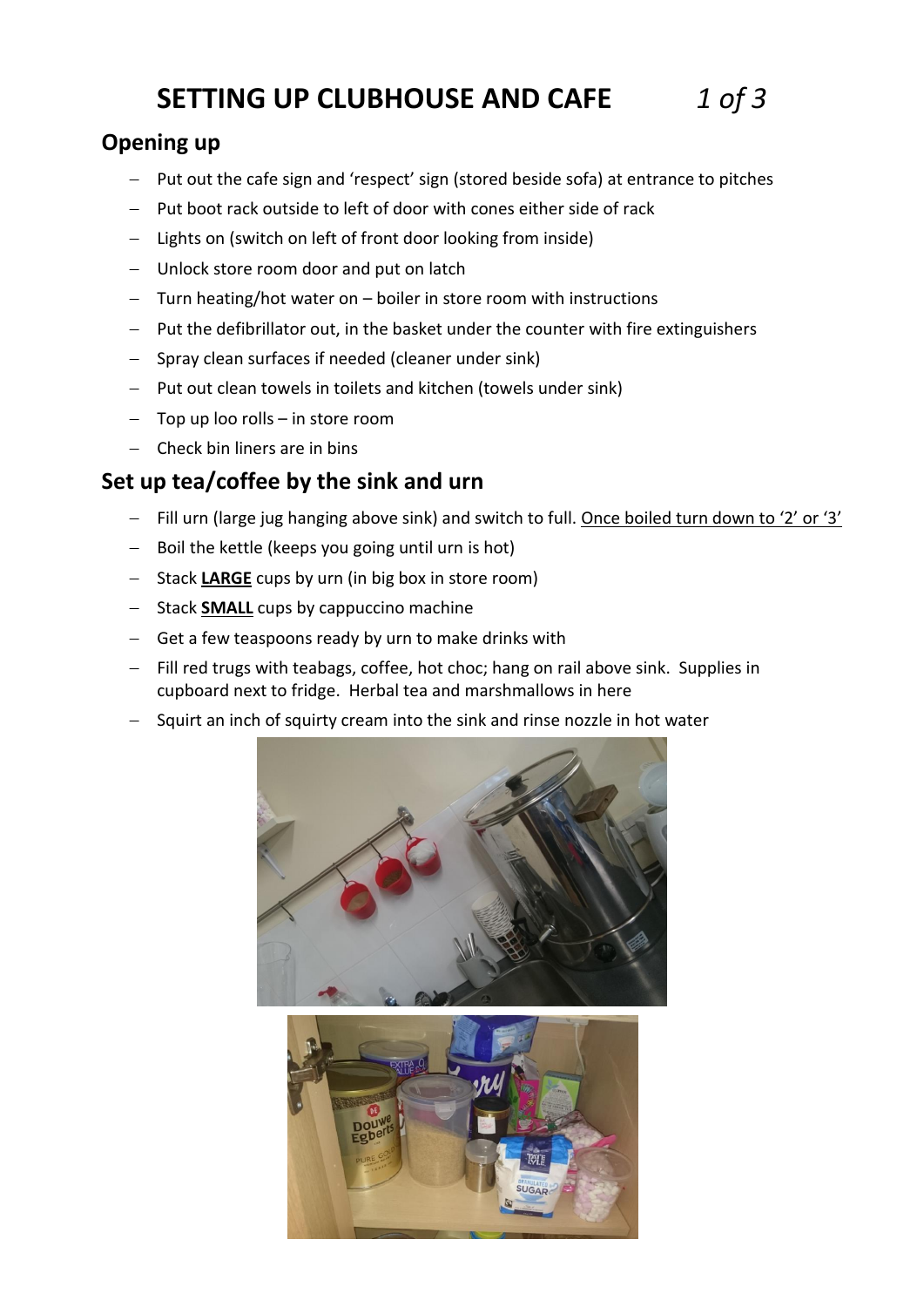## **SETTING UP THE CAFE** *2 of 3*

### **Set up milk, sugar etc on table over the bins**

- Pour white sugar into cup (supplies are in cupboard next to fridge). And cup of demerara if using coffee machine.
- $-$  Fill a mug with clean tea spoons
- Add another mug for used teaspoons
- $-$  Fill silver jug with milk
- Put out boxes of lids big for tea, coffee, hot choc and small for cappuccino
- Put out sauces and napkins if doing bacon rolls. Napkins in box with cups in store room.
- Check clean liners are in bins (black, blue, clear bags under sink)



#### **Put stock on counter**

- Set out crisp basket and choc tray and stock up from the 'spares' box in store room
- Set out black drink display box with one of each drink from fridge
- $-$  Put a menu stand up
- Cash tin out plus orange laminated price list for cashiers (prices also on basket and tray)

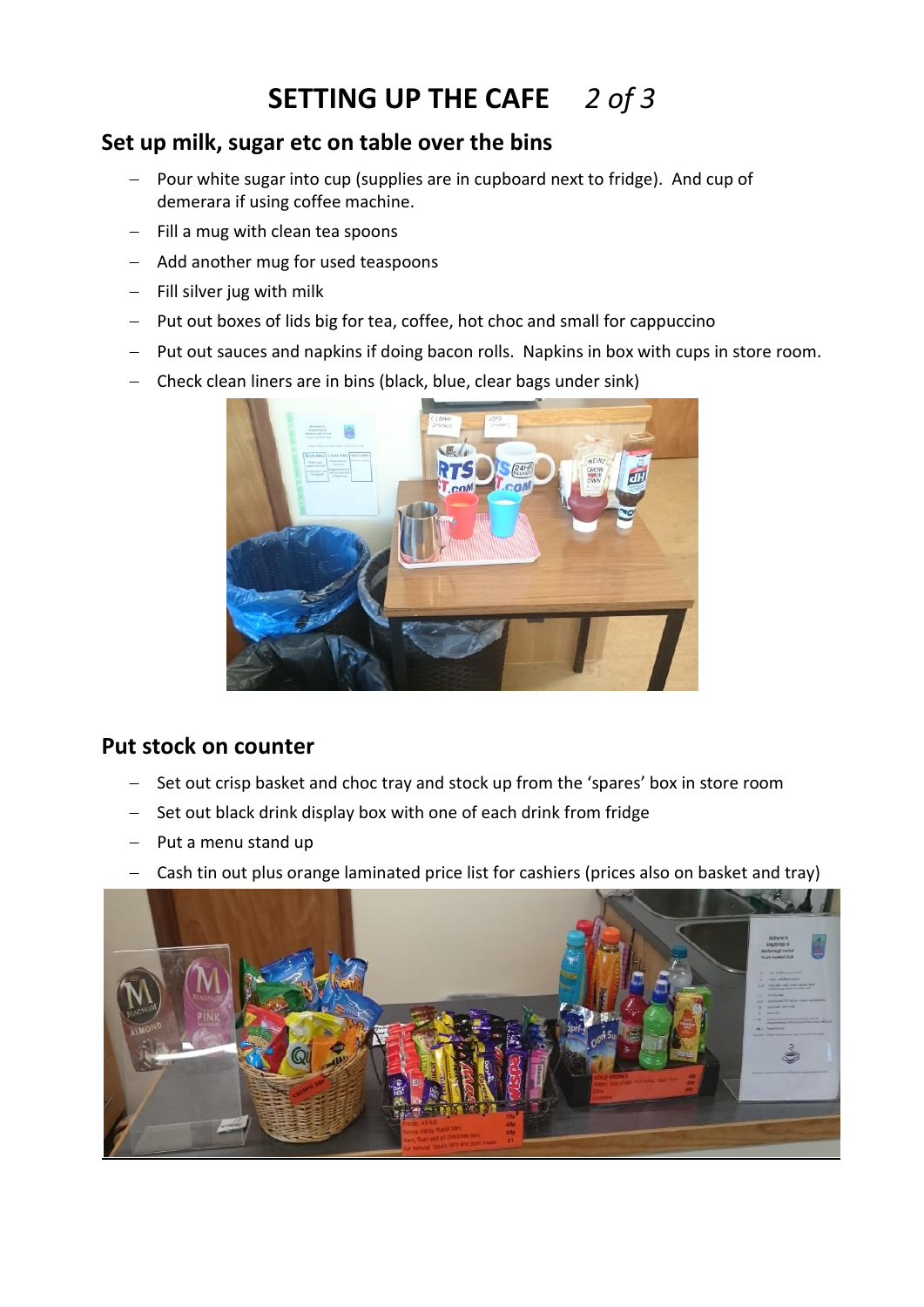# **SETTING UP THE CAFE** *3 of 3*

### **Set up work top for food – spray clean it first**

- Put out microwave with toaster on top (in store cupboard if not out) and extension lead
- Put out bread basket, board etc. All items for cooking/food prep are in the cupboard next to freezer. See pics.
- Get out butter from fridge and bacon